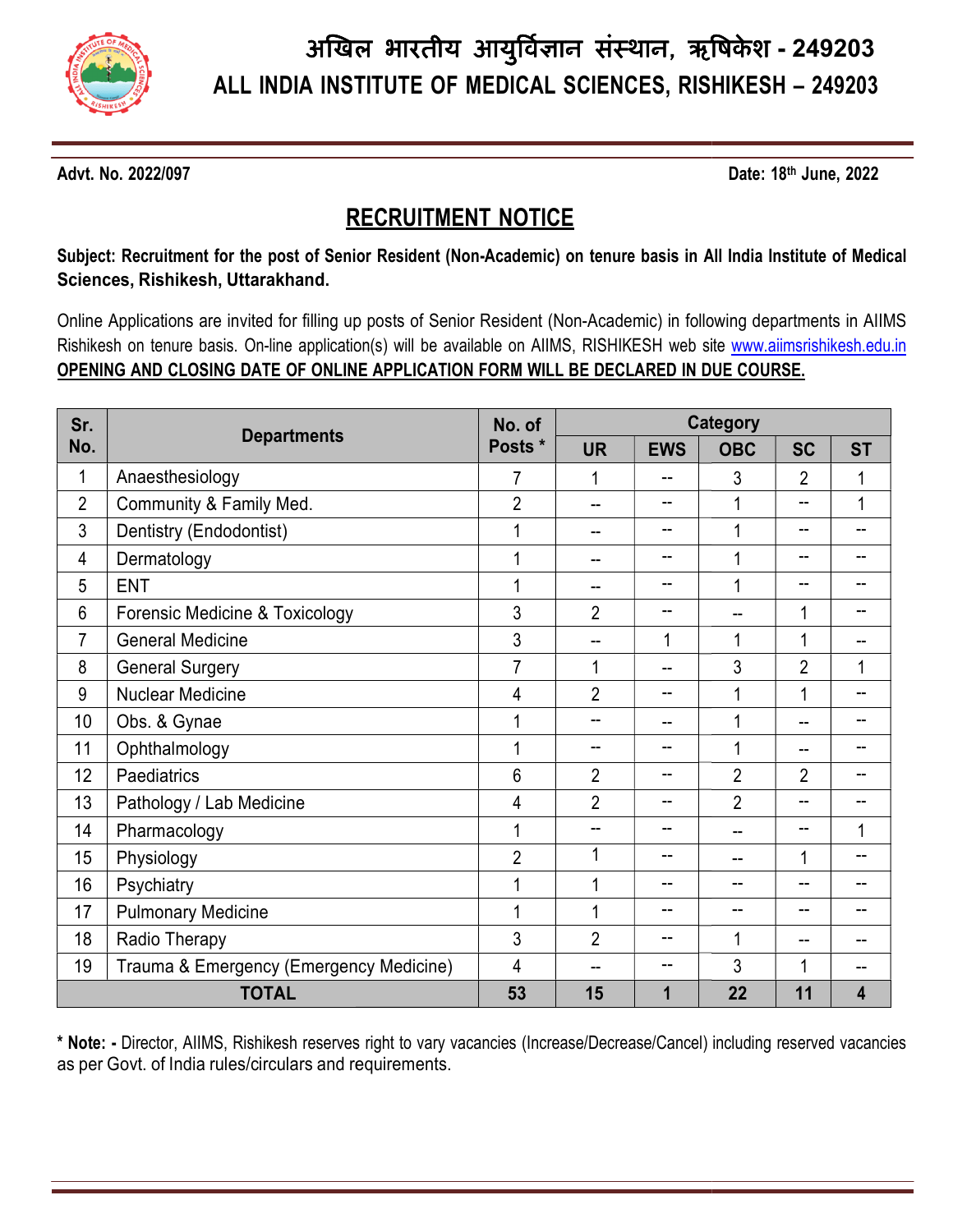

Advt. No. 2022/097

Date: 18th June, 2022

As per EWS guidelines, if vacancy earmarked for EWS cannot be filled up due to non-availability of a suitable candidate belonging to EWS, such vacancies for that particular recruitment year shall not be carried forward to the next recruitment year as backlog, hence other category candidates may be allowed provisionally to apply for these next recruitment year as backlog, hence other category candidates may be allowed provisionally to apply for these<br>posts, subject to condition that they will be considered for the post as an UR candidate, only if EWS catego is otherwise not filled.

#### Essential Qualification (<u>as on last date of submission of online application form</u>)

#### For Medical Candidates:

(i) A postgraduate medical degree viz. MD/MS/MDS/DM/MCh in the respective discipline from a recognized University / Institute/ or equivalent qualification thereto.

The candidate should have passed the qualifying exam before 31st July, 2022 and the results for the same should also be declared till or before 31st July, 2022.

#### Pav Scale: -

Pay of Level 11 of Pay Matrix as per 7 CPC plus NPA (as applicable).

<u>Age:</u> The upper age limit till completion of Senior Residency is 45 years as on last date of submitting online application form and relaxation will be as per GoI rules and regulation as amended from time to time. Candidate who had already completed 3 years of Senior Residency will not be considered for posts advertised.

#### Application Fee (Non-Refundable)

| <b>Application TVV (NON INSTRITUANTS).</b> | UR.<br><b>EINIC 9</b><br>' OBC (NC∟<br>$\cdots$ (NICL)<br>Candidate(s)<br>۷۷ ت ت | Rs.1,200/-<br>າ charges as applicable<br>Transaction |  |  |
|--------------------------------------------|----------------------------------------------------------------------------------|------------------------------------------------------|--|--|
| <b>IMODE.</b><br>. ONLY!<br><b>ONLINE</b>  | ن & ST ^<br>Candidate(s)                                                         | Rs.500/-<br>Transaction charges as applicable        |  |  |
|                                            | PwBD<br>ੋandidate(s⊤<br>valiui                                                   | ∠xempt                                               |  |  |

In case a candidate wishes to apply for more than one post, he/she is required to fill in form separately through On-line mode only.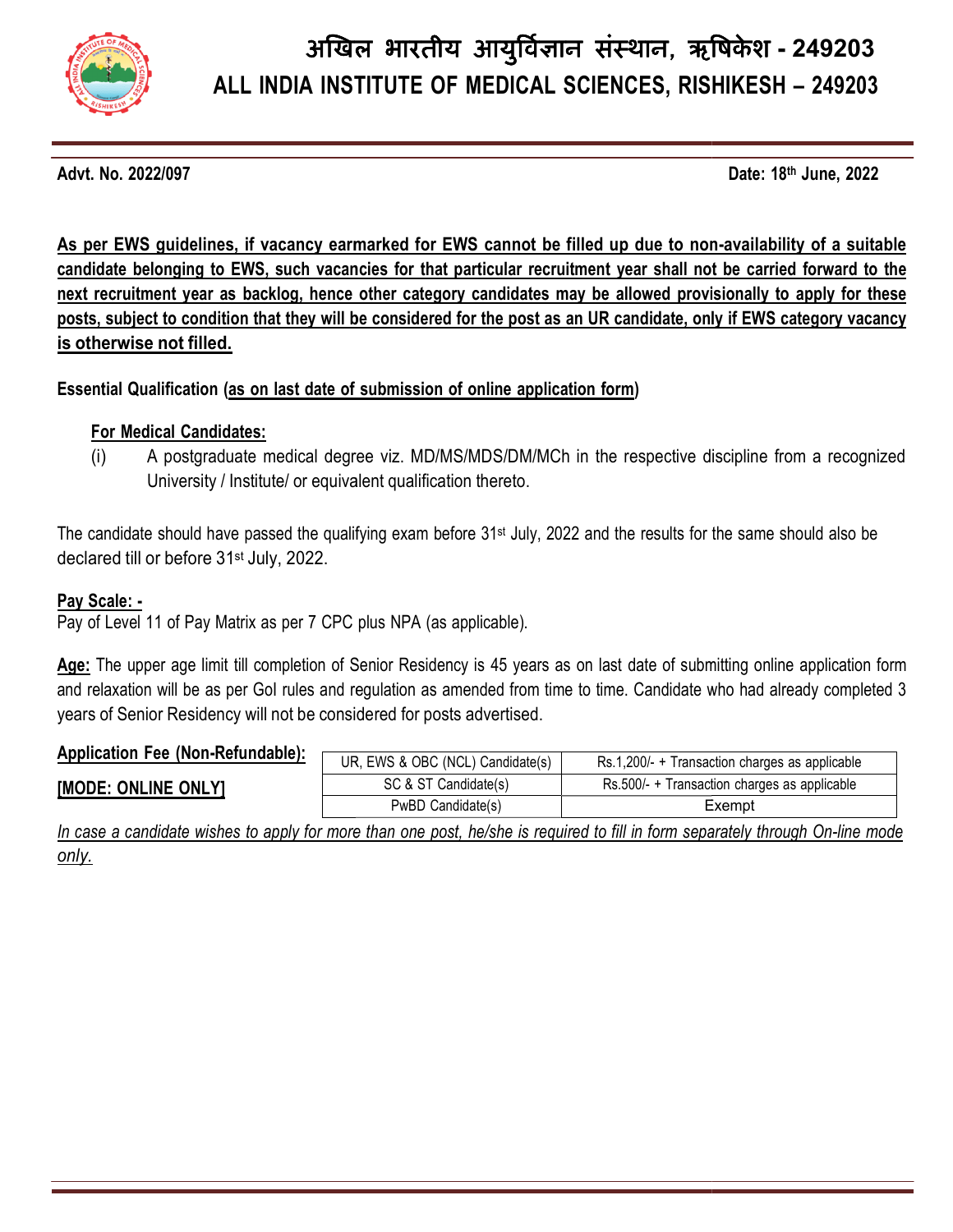

Advt. No. 2022/097

Date: 18th June, 2022

- OBC candidate's eligibility will be based on the caste(s) borne in the Central List of Government of India. OBC Certificate should not be older than one year as on last date of submission of online application form. OBC candidate(s) should not belongs to Creamy Layer and their sub-caste should be match with the entries in Central List which their candidates will not be considered under any of the applied reserved category post(s). OBC candidate's eligibility will be based on the caste(s) borne in the Central List of Government of India. OBC<br>Certificate should not be older than one year as on last date of submission of online application form. OBC ca
- Those who are working in Central/State Government/Semi Government /Autonomous Institution must submit a "NO  ${\sf OBJECTION~CERTIFICATE}$ " from the employers at the time of interview.
- SC/ST Candidates Certificate should be issued by Tehsildar or above rank officer in standard format of Central Government. ● SC/ST Candidates - Certificate should be issued by Tehsildar or above rank officer in standard format of Central<br>Government.<br>● PwBD Candidates – The disability certificate should be signed by duly constituted and auth
- the State or Central Govt. Hospitals/Institutions & countersigned by Medical Superintendent. The constitution of the Medical Board will be one consultant each from disciplines of Orthopaedics, Physical Medicine & Rehabilitation and Surgery.

#### $\bullet$  RESERVATION FOR ECONOMICALLY WEAKER SECTIONS (EWS):

The vacancies advertised under EWS Category are as per the instructions issued by DoPT, Ministry of Personnel, Public Grievances & Pension, Govt. of India, vide OM. No. 36039/1/2019-Estt (Res), dated 31.01.2019. Application under EWS category will be considered subject to submission of Income and Assets certificate on a prescribed format issued by the competent authority and subject to verification of genuinely of the certificate by the issuing authority. As per DoP&T OM No. 36039/1/2019-Estt (Res), dated 31.01.2019, the crucial date for submitting income and asset certificate by the candidate is the last date of receipt of application form, except in cases where date is fixed otherwise. Therefore, a valid EWS certificate will be the one which has been issued by the competent authority, as prescribed by the GOI/DOPT. Candidates who fail to produce valid EWS certificate will not be considered for reservation under this category. They will however, be considered for UR category. Therefore, EWS candidate must ensure that they have a valid EWS certificate on the last date of receipt of application form. The EWS certificate must be valid for <u>financial year 2022-2023 and issued on or after 01.04.2022 & on or before last date of submission of </u> online application form based on income of year 2021-2022. ry will be considered subject to submission of Income and Assets certificate on a prescribed format<br>betent authority and subject to verification of genuinely of the certificate by the issuing authority. As<br>b. 36039/1/2019-& Pension, Govt. of India, vide OM. No. 36039/1/2019-Estt (Res), dated 31.01.2019. Application<br>ry will be considered subject to submission of Income and Assets certificate on a prescribed format<br>betent authority and subjec

RESERVATION FOR SC/ ST/ OBC/ PwBD/ EWS SHALL BE APPLICABLE AS PER GOVT. OF INDIA POLICY.

Candidates are required to bring the printout of online application form submitted along with relevant documents to Recruitment Cell, All India Institute of Medical Sciences, Rishikesh- 249203 on date of interview.